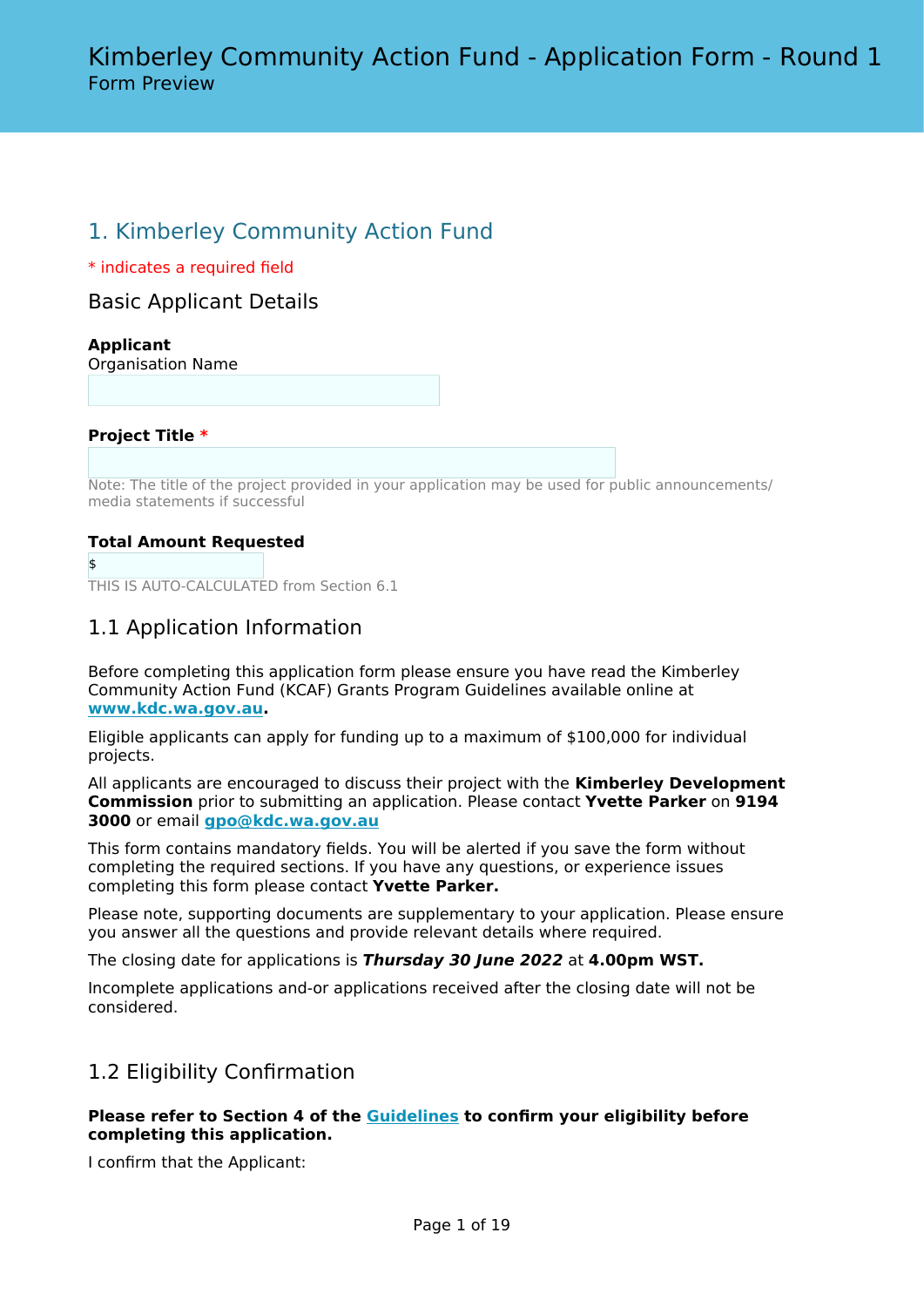- Has read and understood the program guidelines
- Is eligible to apply under the Guidelines
- Is able to demonstrate the financial viability of the organisation
- Is able to demonstrate alignment with at least one of the objectives of the KCAF Grants Program

## **Please confirm that all statements above are true and correct. \***

○ Yes, I confirm

# 1.3 Privacy Statement

Information provided by applicants or collected by the Kimberley Development Commission (KDC) or the Department of Primary Industries and Regional Development (DPIRD) in relation to an applicant or their application may be used in the administration of the KCAF Grants Program and in the assessment of this application.

Clarification of other funding sources for your project as stated in your application and project budget may be sought from the relevant funding bodies.

Any information provided (personal, financial or otherwise) will be solely used for the purpose of the KCAF Grants Program.

KDC and DPIRD will store personal information collected in this application, supporting documentation and any grant administration, monitoring and evaluation activities in compliance with its obligations under the *Privacy Act 1988* (cth).

KDC and DPIRD are also subject to the *Freedom of Information Act 1992* and documents in the possession of these agencies are subject to these provisions.

## **I have read and understood the privacy statement and I consent to and authorise such uses and disclosures. \***

○ Yes, I confirm

# 1.4 Assessment Process

The assessment criteria outlined in the Guidelines will be used to determine the suitability of applications submitted through this program. Applications will be assessed on a competitive basis and should demonstrate:

- Alignment with one or more of the KCAF Grants Objectives.
- Financial commitment towards the Project if required.
- Collaboration and partnerships.
- Local content outcomes.
- Readiness.

The application form provides opportunity for applicants to demonstrate how their project meets the requirements listed above and in the Guidelines.

As part of the assessment process, applications may be subject to a due diligence process to determine organisational capacity, governance and financial management.

Applicants should note that the assessment and decision making process could take up to three (3) months to complete and this time frame should be considered when submitting your application. **Please refer to Section 6 of the Guidelines for more information.**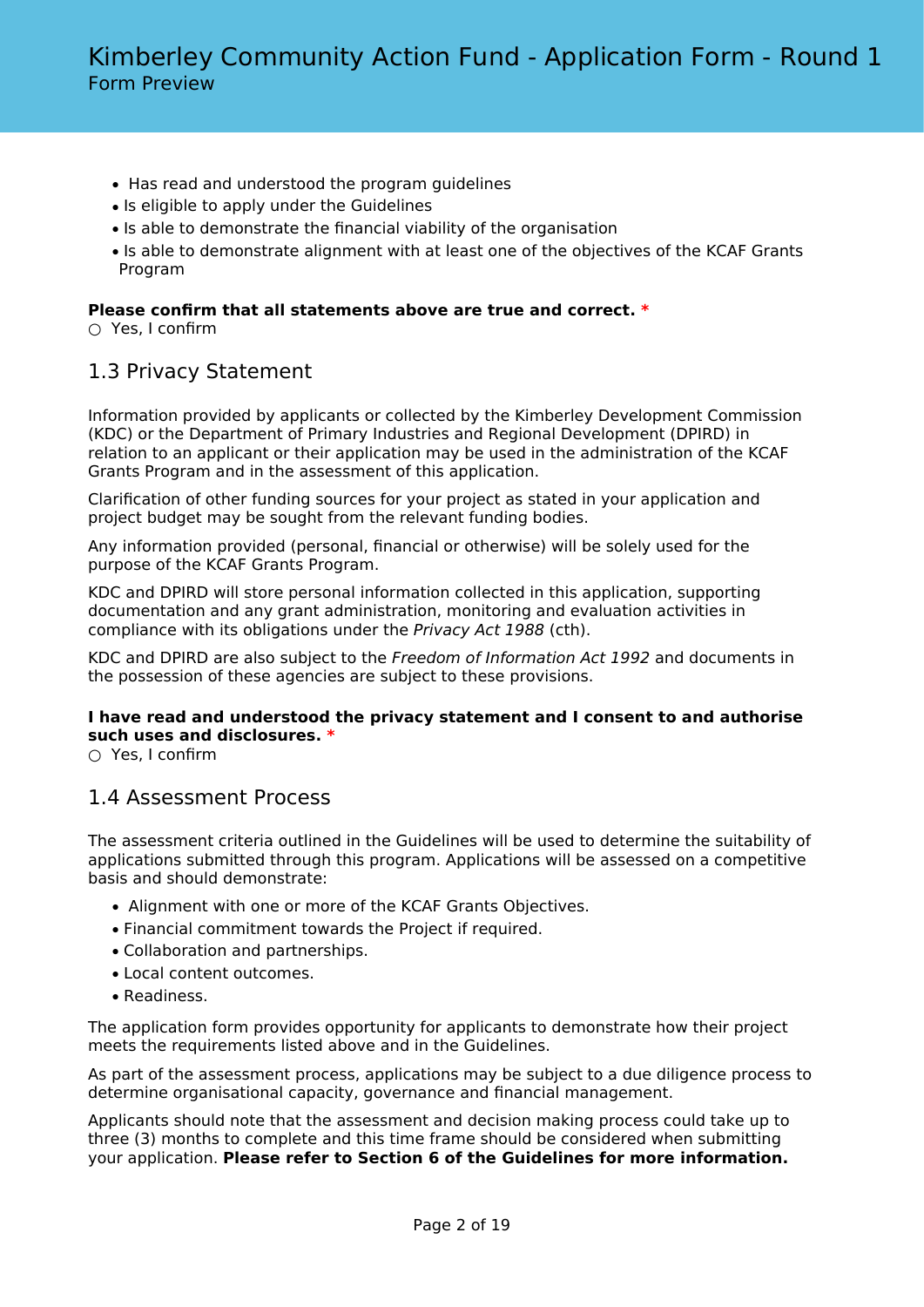The Kimberley Development Commission reserves the right to request additional information at any time to clarify aspects of your application.

# 1.5 Funding Conditions

Should your application be successful, you will be required to enter into a Grant Agreement outlining the conditions of the grant.

All projects must be approved and a Grant Agreement executed prior to project commencement. **No retrospective payments will be made**.

As a condition of funding, all grant recipients are required to provide a detailed Final Report (Acquittal) within 12 weeks of project completion. For projects receiving funding of more than \$50,000 the final report is to be audited by an independent auditor - **Refer to Section 9**

Only GST registered recipients will have GST added to the grant payment.

# 2. Contact Details

\* indicates a required field

## 2.1 Organisation Details

## **Name of Organisation (Legal Entity) \***

Name of organisation as listed in official documentation such as ABR, ACNC or ATO.

## **Trading name (if different)**

Trading name ie name that will be referred to for the delivery of the project (if different to Legal Entity Name above)

### **Applicant ABN \***

The ABN provided will be used to look up the following information. Click Lookup above to check that you have entered the ABN correctly.

| Information from the Australian Business Register |                  |
|---------------------------------------------------|------------------|
| <b>ABN</b>                                        |                  |
| Entity name                                       |                  |
| <b>ABN status</b>                                 |                  |
| Entity type                                       |                  |
| Goods & Services Tax (GST)                        |                  |
| <b>DGR Endorsed</b>                               |                  |
| <b>ATO Charity Type</b>                           | More information |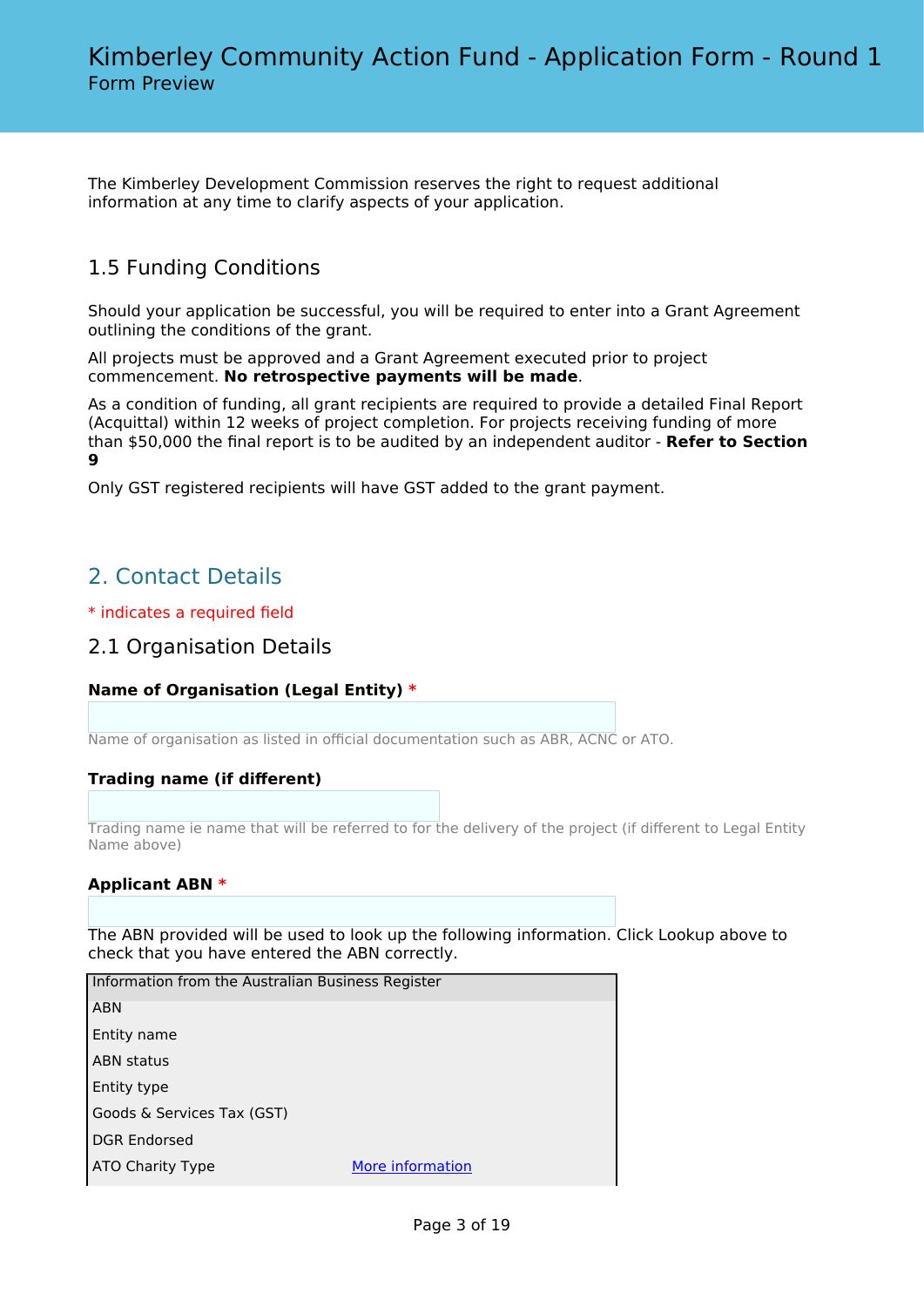ACNC Registration

Tax Concessions

Main business location

Must be an ABN.

## **Applicant ACN (if applicable)**

Must be a number. Australian Company Number

### **Please upload a copy of your Incorporation certificate (if applicable)** Attach a file:

#### **Primary Address \*** Address



### **Applicant Postal Address** Address

**Applicant Primary Phone Number \***

**Website**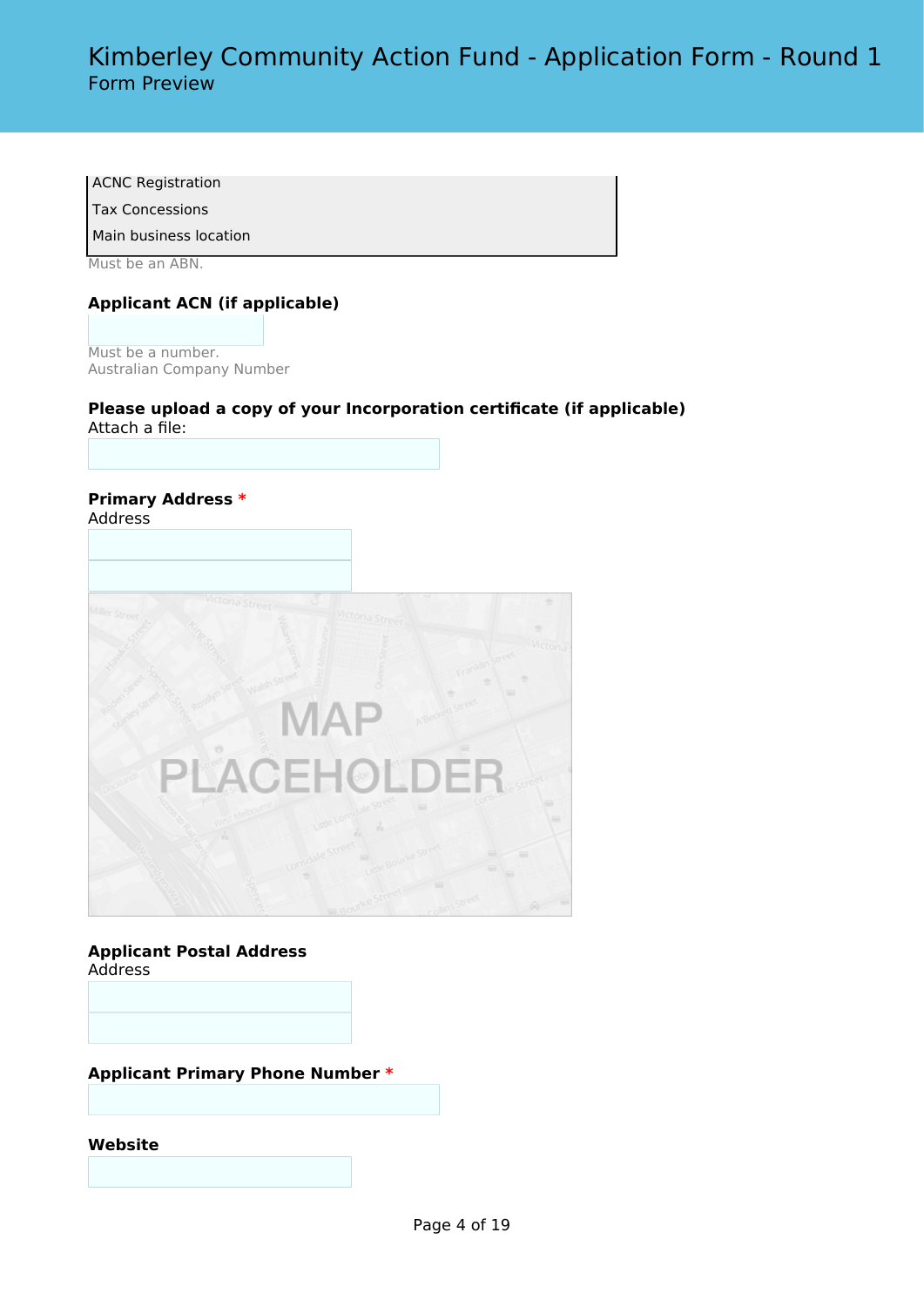Must be a URL.

**Authorising Officer \***

Title First Name Last Name

The person who has the legal authority to sign the Grant Agreement if this application is successful

### **Authorising Officer's Position \***

**Authorising Officer's Phone Number**

Must be an Australian phone number.

**Authorising Officer's Mobile Number**

Must be an Australian phone number.

### **Authorising Officer's Email Address**

Must be an email address.

**Provide a brief description of the nature of your business and include any information that describes the activities that are currently undertaken \***

**For a business/company/partnership, please provide names of all partners/ directors/senior management of the business.**

**Is your entity a Trust? \***  $\bigcirc$  Yes  $\bigcirc$  No Trustees can only receive and administer grant funding if empowered to do so by the Trust Deed.

#### **Please upload a copy of your Trust Deed \*** Attach a file:

Trustees MUST submit a copy of their executed Trust Deed to be eligible.

# 2.2 Project Contact Details

### **Contact Person's Name**

Title First Name Last Name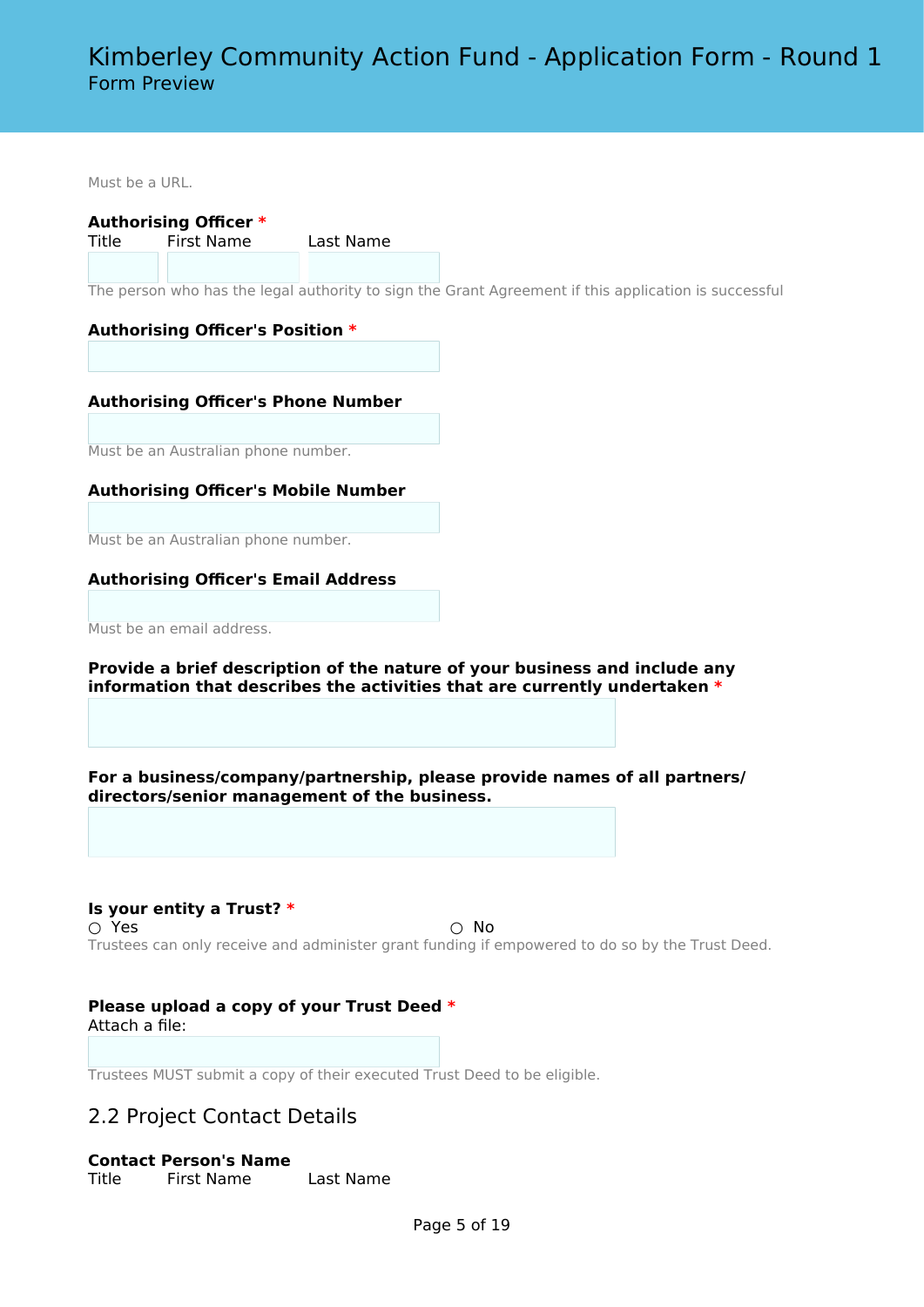# Kimberley Community Action Fund - Application Form - Round 1 Form Preview

**Contact Person's Position**

#### **Contact's Phone Number**

(08) Must be an Australian phone number. Include area code Eg (08)

**Contact's Mobile Number**  $+61$ Must be an Australian phone number.

## **Contact's Email Address**

Must be an email address.

# 3. Auspice Information

### \* indicates a required field

An auspice refers to an agreement where another organisation or entity is held financially responsible for your project.

For this funding, where an applicant is unincorporated or doesn't meet all of the other eligibility criteria, an auspice arrangement can be made with another organisation who does.

The auspicor then manages the grant funding on behalf of the auspicee (the applicant) who will deliver the project.

### **Is your organisation auspiced by another organisation for the purposes of this grant? \***

 $\bigcirc$  Yes  $\bigcirc$  No

If your organisation is unincorporated your application must be auspiced by another organisation that is registered as a legal entity.

# 3.1 Complete only if your organisation is being Auspiced

Please ensure approval is obtained from the nominated auspice organisation prior to completing this section.

# **Name of Auspicing Organisation \***

Organisation Name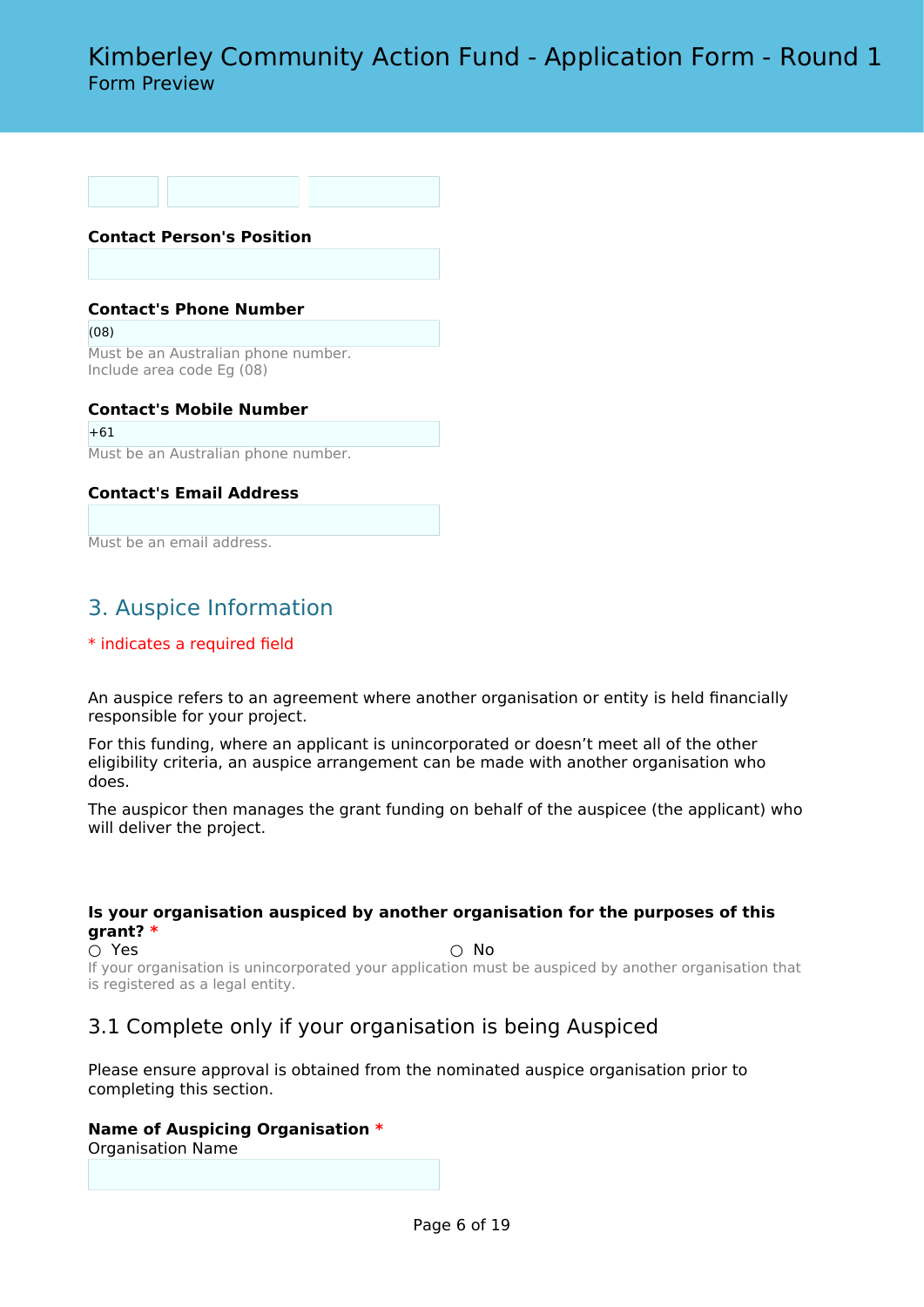Organisation name

### **Auspicing Organisation Postal Address \***

Address

Address Line 1, Suburb/Town, State/Province, and Postcode are required.

#### **Auspicing Organisation Website**

Must be a URL.

#### **Auspicing Organisation Contact Person \***

Title First Name Last Name

### **Contact's Position \***

#### **Contact's Phone Number \***

Must be an Australian phone number. Include area code. Eg (08)

### **Contact's Email \***

Must be an email address.

#### **Authority from Auspicing Organisation \*** Attach a file:

Please attach letter from the auspicing organisation confirming agreement to auspice. This must be signed by an authorised person (eg. CEO, Chairperson).

### **Auspicing Organisation ABN \***

The ABN provided will be used to look up the following information. Click Lookup above to check that you have entered the ABN correctly.

 Information from the Australian Business Register ABN Entity name ABN status Entity type Goods & Services Tax (GST)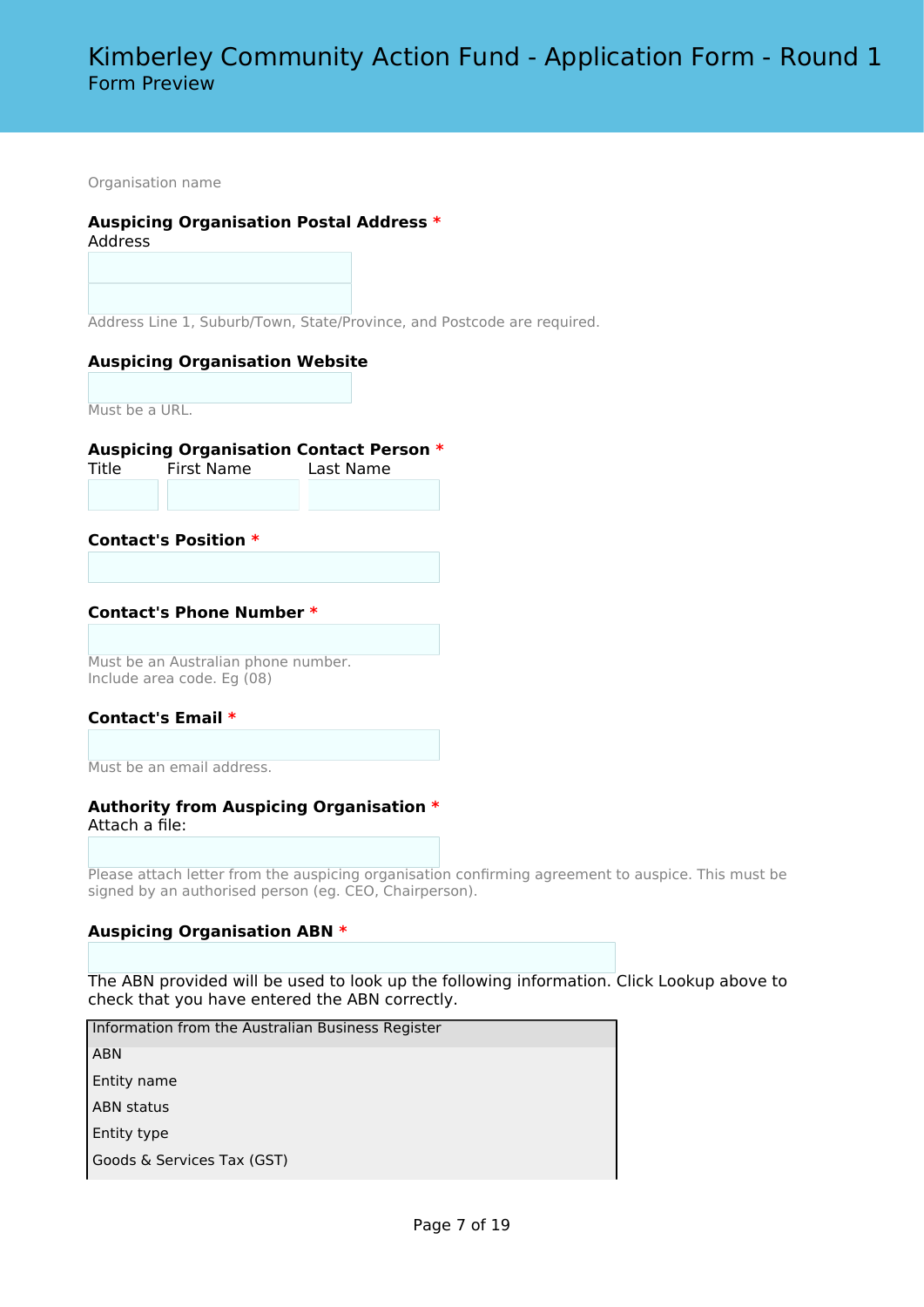| DGR Endorsed             |                  |
|--------------------------|------------------|
| ATO Charity Type         | More information |
| <b>ACNC Registration</b> |                  |
| l Tax Concessions        |                  |
| Main business location   |                  |
|                          |                  |

Must be an ABN.

## **Auspicing Organisation ACN (if applicable)**

Must be a number. Australian Company Number

# 4. Project Information

### \* indicates a required field

## 4.1 Project Details

### **Project Description (Overview) \***

#### Word count:

Provide a short description (100 words maximum) of your project - what are you out to do?

### **Upload more detailed project information (optional)**

Attach a file:

Upload a detailed description of the project. For example, Business Plan, Project Plan, Business Case, etc

### **Which Local Government Area(s) will your project be delivered in? \***

- 
- 
- ☐ Broome, Shire of ☐ Halls Creek, Shire of
- ☐ Derby-West Kimberley, Shire of ☐ Wyndham East Kimberley, Shire of

| <b>Estimated Project Start Date *</b> |  |  |
|---------------------------------------|--|--|
|                                       |  |  |

|  |  |  |  | <b>Estimated Project Completion Date *</b> |  |
|--|--|--|--|--------------------------------------------|--|
|--|--|--|--|--------------------------------------------|--|

Must be a date and no earlier than 1/9/2022. The project can not start until after notification of grant outcomes.

Must be a date.

# Project Financial Snapshot

This section is **AUTO CALCULATED** from the Budget Table on Page 6 and amounts will be transposed to Section 3.1.

**Funding requested from KCAF Grant (Exc GST) Applicant's co-contribution (Cash) Funding from Other Sources Total Project Budget Cost (Cash)**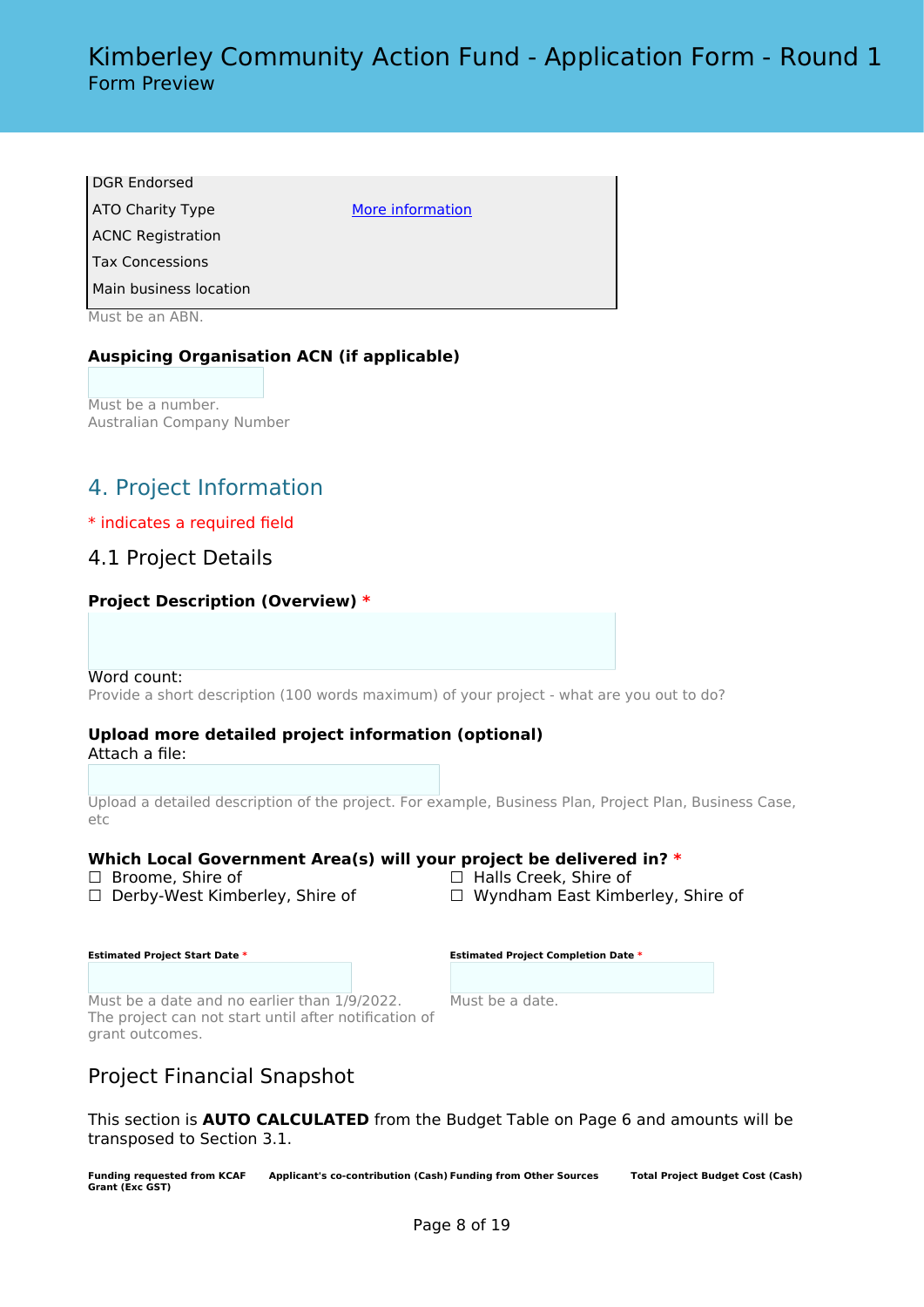| use whole dollars | Cash contribution of 50% What is the total<br>is required from LGA's,<br>schools and private<br>businesses. | leveraged funding from<br>other sources towards<br>the project? | What is the total<br>budgeted cost (dollars) of<br>your project? |
|-------------------|-------------------------------------------------------------------------------------------------------------|-----------------------------------------------------------------|------------------------------------------------------------------|

# 5. Alignment with KCAF Grants Objectives (Reduction in Crime initiatives)

\* indicates a required field

### **Your project must meet one or more of the KCAF Grants objectives outlined in the Guidelines.**

Describe what is expected to be achieved and the benefits and/or outcomes of the project against the Objectives most relevant to your project.

*Outcomes refer to the intended crime reduction impact that is expected as a result of delivering the Project with the Grant funding – the expected outcomes provided should be realistic as you will be expected to report against these under a Grant Agreement and acquittal of the project if successful - See Section 5.6 Project Outcomes table.*

**Please indicate which KCAF Objectives are most applicable to your project: \***

- □ 1. Reducing crime
- $\Box$  2. Improve community safety and security
- $\Box$  3. Provide engaging activities and places for young people at risk of offending
- □ 4. Enhance community empowerment

Applicants are encouraged to select the objectives most applicable to the project. Please provide detailed descriptions in the corresponding fields below.

# 5.1. Reducing crime

**How will the project reduce crime as a result of the grant?**

5.2. Improve community safety and security

### **How will community safety be improved as a result of the grant?**

5.3. Provide engaging activities and places for young people at risk of offending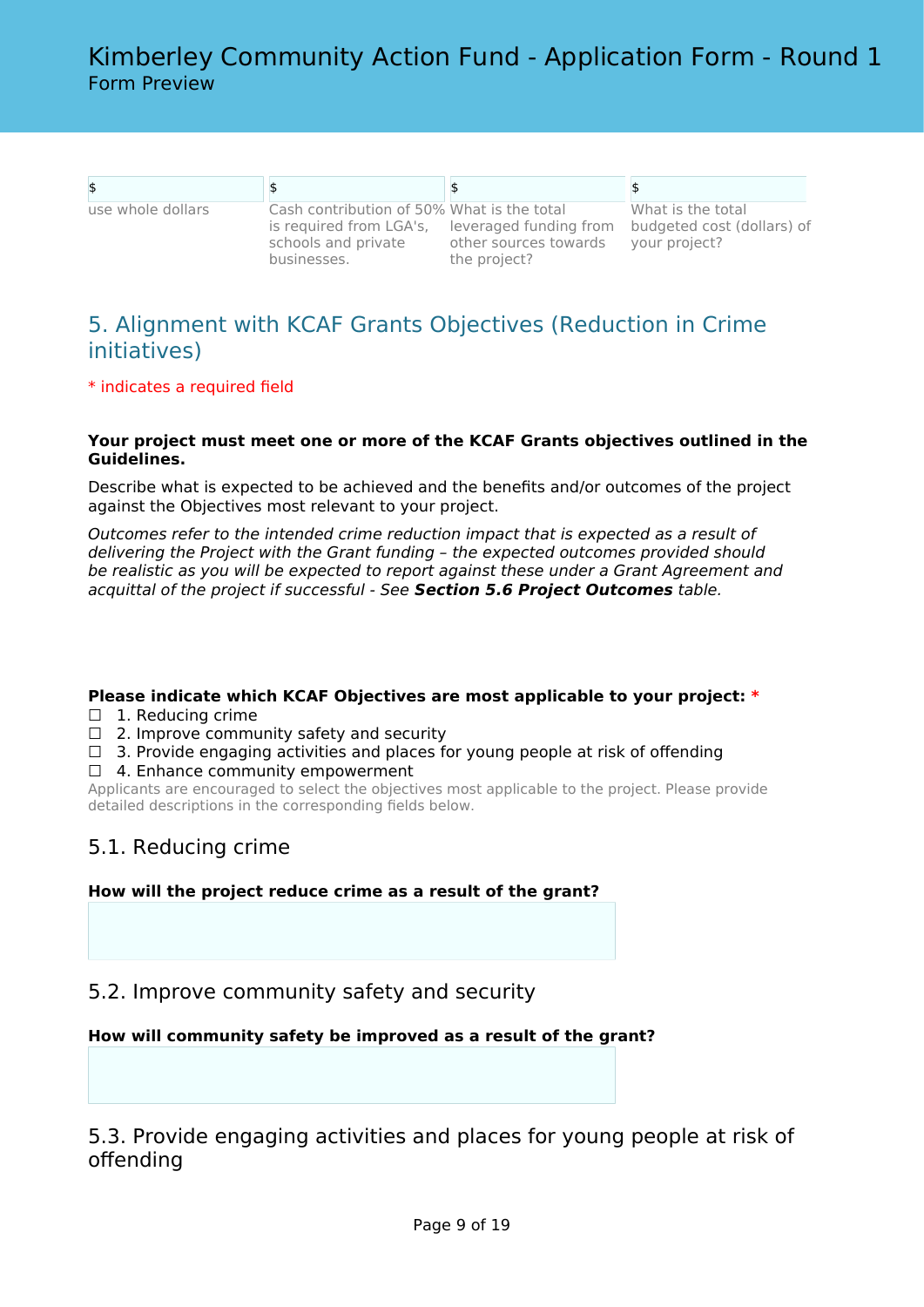## **What will the project provide young people as a result of the grant?**

## 5.4 Enhance community empowerment

**How will the project provide this as a result of the grant?**

# 5.5 Project Outcomes

Please include the physical outcomes/deliverables of your proposal.

E.g.

### **Expected Outcome**

### **Timeframe**

### **Measure**

### **Target**

Monitoring systems installed in identified high risk areas

### 3 months

CCTV cameras commissioned and operational

5 new CCTV cameras

New activities in <stipulated area/town> targeting at-risk young people

2 months

3 additional activities operational in <stipulated area/town>

60% increase in activities to engage young people

| <b>Expected Outcome Timeframe</b>                                                                            |                                                                    | <b>Measure</b>                                                                                         | <b>Target</b>                                                       |
|--------------------------------------------------------------------------------------------------------------|--------------------------------------------------------------------|--------------------------------------------------------------------------------------------------------|---------------------------------------------------------------------|
| Describe what you will<br>achieve - eg. new skills,<br>programs, night patrols, months<br>monitoring systems | e.g. upon project<br>completion, within first 3 Quantitative data) | (Qualitiative or<br>e.g particiapnts,<br>new equipment<br>commissioned, value of<br>contracts, outputs | e.g. number of items,<br>workshops delivered,<br>patrols undertaken |
|                                                                                                              |                                                                    |                                                                                                        |                                                                     |
|                                                                                                              |                                                                    |                                                                                                        |                                                                     |
|                                                                                                              |                                                                    |                                                                                                        |                                                                     |

# 6. Project Budget, Cash Co-contribution and Leveraged funding

\* indicates a required field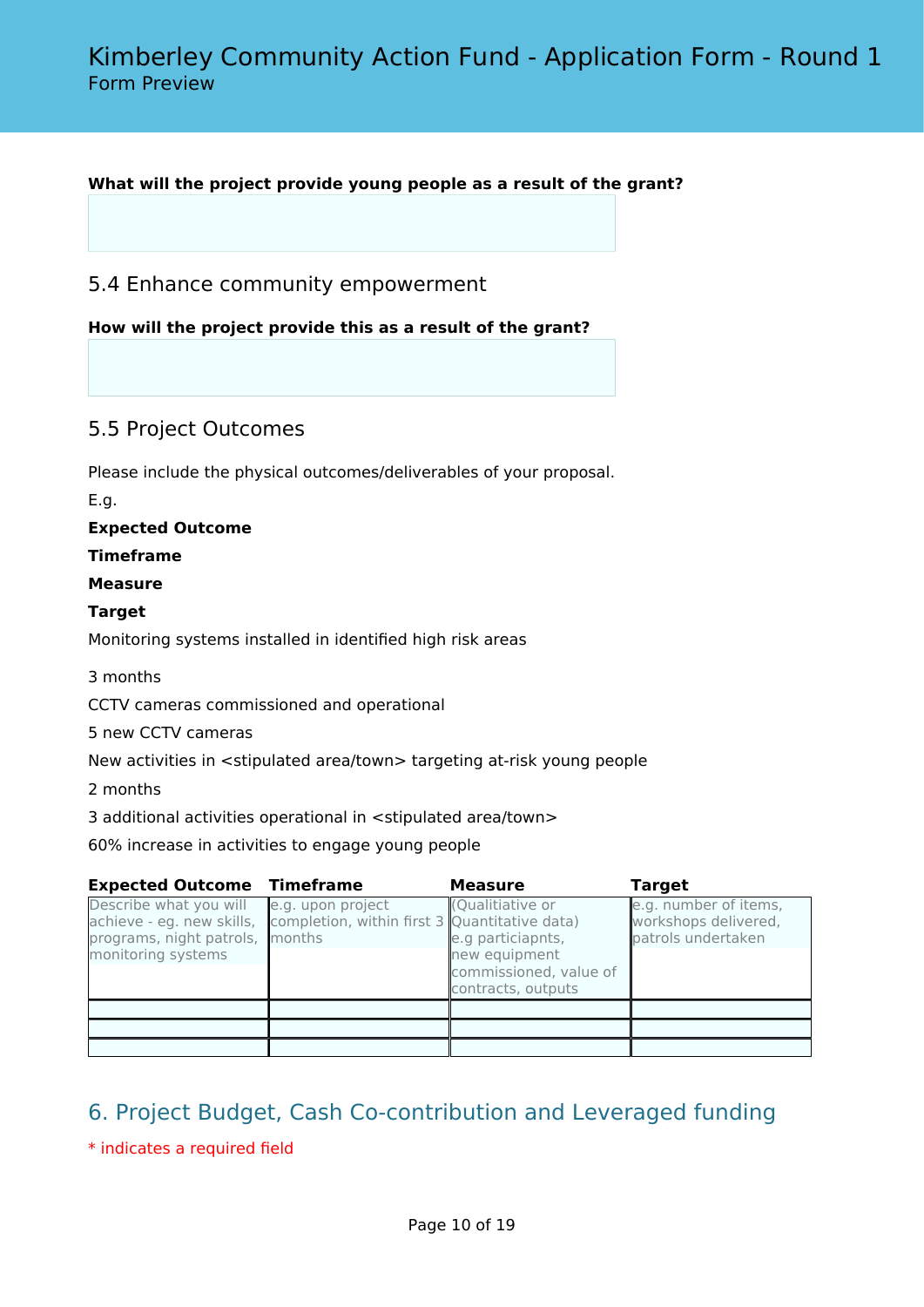# Financial Audit

For projects requesting more than \$50,000 in grant funding, audit costs **must** be included in the budget table.

The Financial Audit must be independent of the Grantee and undertaken by a member of the Institute of Chartered Accountants in Australia, the Australian Society of Certified Practicing Accountants or the National Institute of Accountants.

# 6.1 Project Cash

#### **Details of project items to be funded through CASH contributions. Applicants MUST refer to Section 4 of the Guidelines to confirm items or activities that are not eligible for KCAF funding before completing this section.**

Please attach quotes for all budget line items to justify funding requests. If funding has been secured from other sources please attach written evidence.

Cash contribution of 50% is required from LGA's, schools and private businesses.

Note: Please enter whole dollars only.

| <b>Project</b><br><b>Items</b>               | <b>KCAF</b><br>Grant<br><b>Funds</b><br>requested GST) B<br>(ex GST)<br>A | <b>Applicant Other</b><br>Contributionnding | Cash (ex Source/s<br>(ex GST)  | <b>Name</b><br>of other<br>funding<br>source/s | <b>Other</b><br>funding<br>status | <b>Date</b><br>decision<br>on<br>requestedapproval<br>funds | Quote<br>Attached/<br>expected Evidence<br>of funding |
|----------------------------------------------|---------------------------------------------------------------------------|---------------------------------------------|--------------------------------|------------------------------------------------|-----------------------------------|-------------------------------------------------------------|-------------------------------------------------------|
| Include<br>Audit<br>Costs (if<br>applicable) | Must be<br>a dollar<br>amount.                                            | Must be<br>a dollar<br>lamount.             | Must be<br>a dollar<br>amount. |                                                |                                   | Must be a<br>date.                                          |                                                       |
|                                              |                                                                           |                                             |                                |                                                |                                   |                                                             |                                                       |
|                                              |                                                                           |                                             |                                |                                                |                                   |                                                             |                                                       |

# 6.2 Total Project Budget

This section is **AUTO CALCULATED** from the above table and amounts will be transposed to Section 3.1.

| <b>Total of KCAF Grant Funds</b>     | <b>Total of Own Organisation (ex</b>                                                                                                                     | Total of Other Source/s (ex GST) CPROJECT TOTAL (A+B+C)                   |                                                                                 |  |
|--------------------------------------|----------------------------------------------------------------------------------------------------------------------------------------------------------|---------------------------------------------------------------------------|---------------------------------------------------------------------------------|--|
| requested (ex GST) A                 | GST) B                                                                                                                                                   |                                                                           |                                                                                 |  |
| \$                                   |                                                                                                                                                          | This number/amount is                                                     | This number/amount is                                                           |  |
| This number/amount is<br>calculated. | This number/amount is<br>calculated.<br>Cash contribution of 50% leveraged funding from<br>is required from LGA's,<br>schools and private<br>businesses. | calculated.<br>What is the total<br>other sources towards<br>the project? | calculated.<br>What is the total<br>budgeted cost (dollars) of<br>your project? |  |

# 6.3 Cash Flow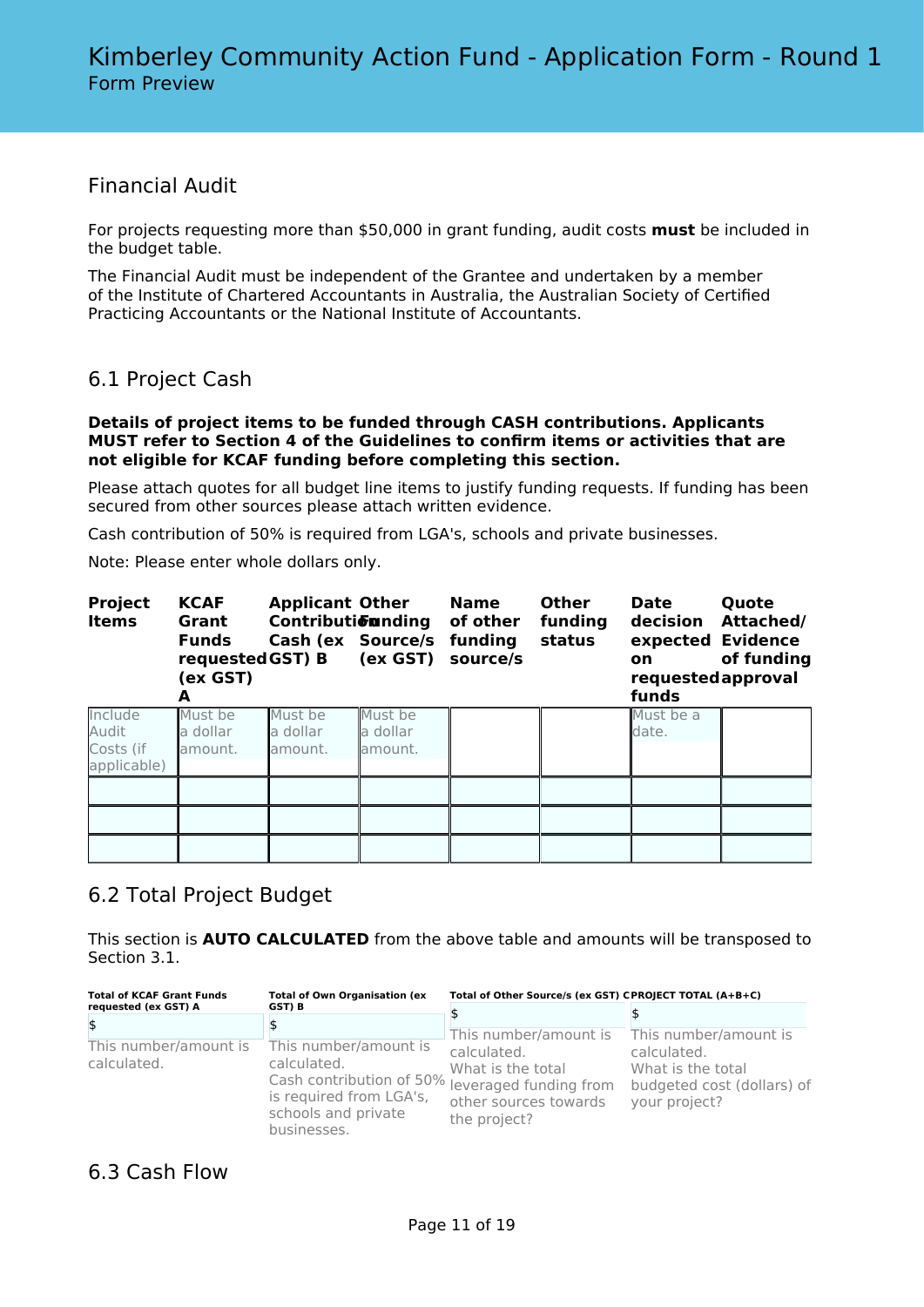Cash flow requirements for project items should the project cover multiple financial years. Cash flow **MUST** match Total Project Cost in the table above.

| <b>Project Items</b> | <b>First Payment</b><br>2022/23 (ex GST) | <b>Second Payment</b><br>2023/24 (ex GST) | <b>TOTAL</b>                                                               |
|----------------------|------------------------------------------|-------------------------------------------|----------------------------------------------------------------------------|
|                      |                                          |                                           | Must be a dollar amount. Must be a dollar amount. Must be a dollar amount. |
|                      |                                          |                                           |                                                                            |
|                      |                                          |                                           |                                                                            |
| <b>TOTAL</b>         |                                          |                                           |                                                                            |

# 6.4 In-kind Contribution (non-cash)

## **In Kind Contribution Details**

| <b>Project item/s</b> | Name of in-kind source | <b>Estimated value</b>   |
|-----------------------|------------------------|--------------------------|
|                       |                        | Must be a dollar amount. |
|                       |                        |                          |
|                       |                        |                          |
|                       |                        |                          |

## **Outline the reason why State Government funding is sought for the project? \***

Has a loan or equity funding been investigated for the project? Why is Government funding required?

# 7. Partnerships and Collaboration

## \* indicates a required field

# 7.1 Stakeholder Support

### **Provide the names and details of local stakeholders and their level of support for the project.**

Describe how you have involved local government, the local community and others in planning and decision making for your project. Letters of support may be provided to support your application.

## **Letters of Support (Optional)**

Attach a file: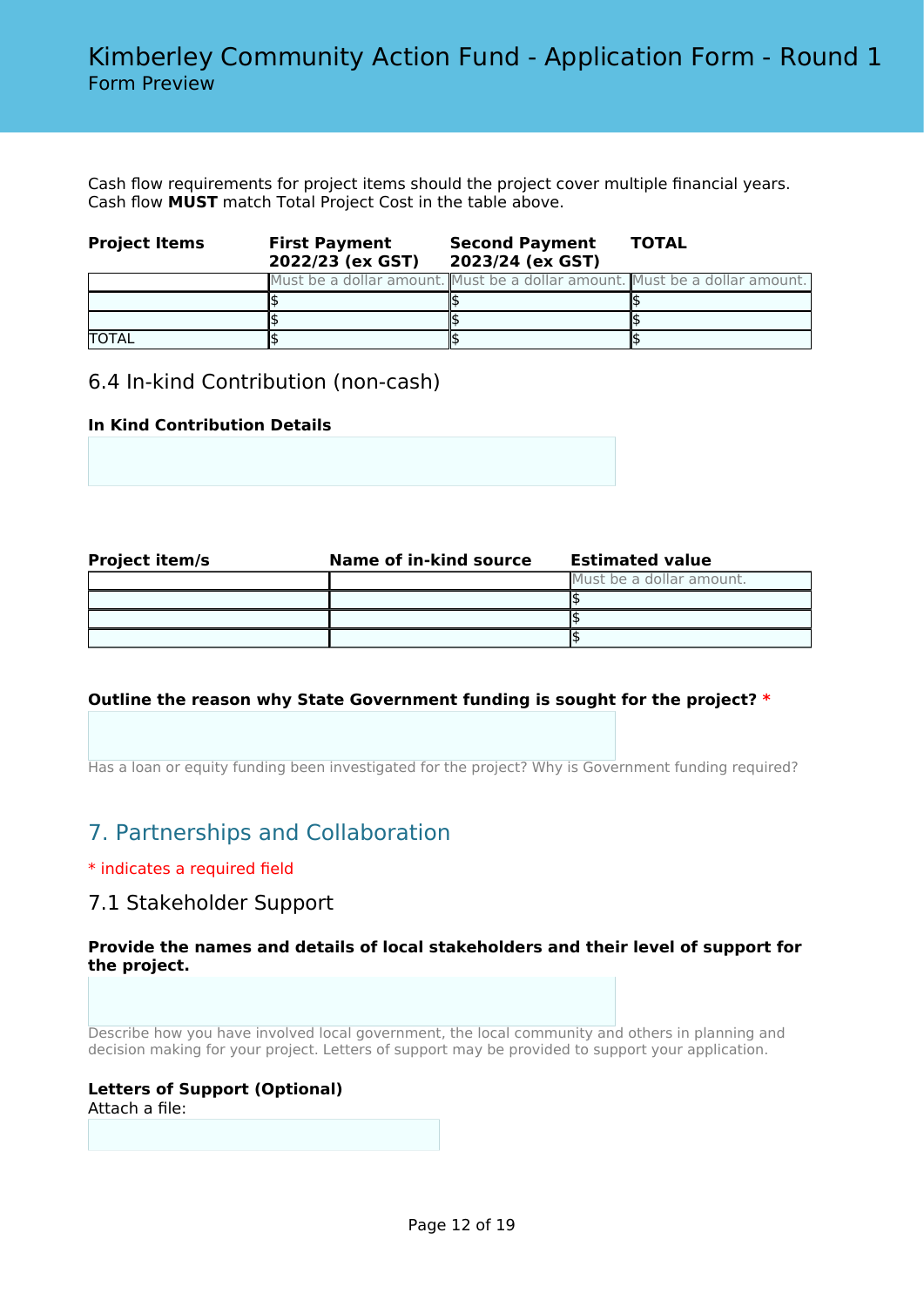# 7.2 Local Content

Please detail below how your project meets the following Local Content objectives:

- Building the capability of local suppliers, and providing opportunities for regional businesses to supply items/services for the project;
- Increasing regional employment and regional business participation through subcontractors, suppliers, apprenticeships and traineeships;
- Supporting emerging or new industries in the region, and promotion and awareness of local industry and businesses; and
- Benefiting the local regional economy through any other identifiable means.

#### **Do you intend to use local contractors and/or service providers for your project? \*** ○ Yes ○ No

Local content for the purposes of this KCAF grant application refers to the sourcing of goods and services in the Kimberley region or an area within a 50km radius of the project delivery location.

## **Local content %**

Must be a number.

Please estimate the percentage of requested grant funding to be expended on local goods and services.

## **Local content details**

Please detail goods and/or services to be sourced locally and explain how the project meets the local content objectives listed above. If you do not intend to use local content please explain why.

# 7.3 Partnerships and Collaboration

Applications that demonstrate Local partnerships and collaboration including level of involvement and/or support from local organisations and the community, will be favoured

### **List, or detail, any partners and collaborators of your project and their level of involvement**

**Outline and detail if your project had considered any partnerships and collaborations**

If not, please explain why

# 8. Project Planning and Governance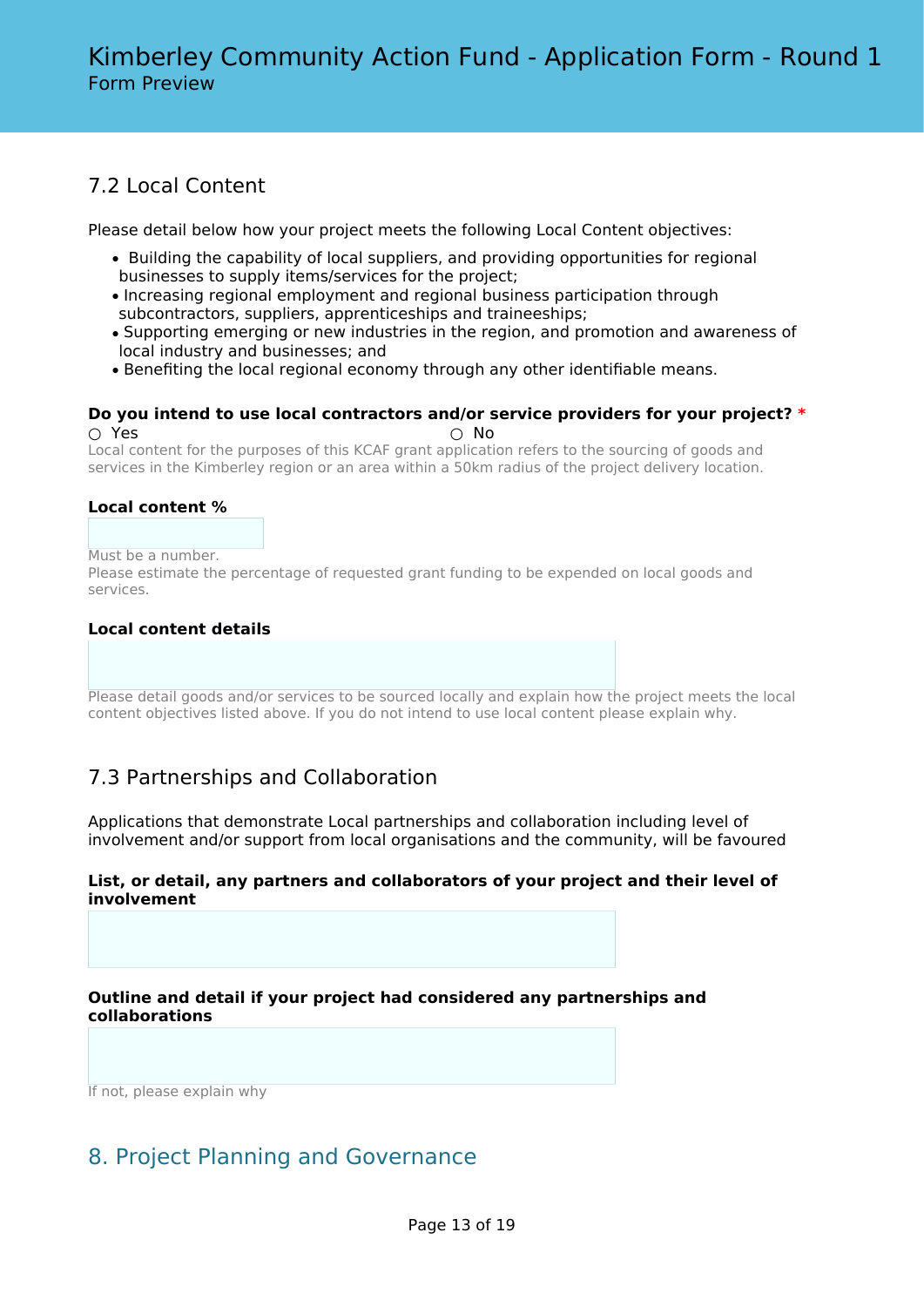#### \* indicates a required field

**Is the project ready to start if grant funding is approved? \***  $\bigcirc$  Yes  $\bigcirc$  No If No, please contact Kimberley Development Commission before proceeding with this application

# 8.1 Approvals

### **Has detailed project planning been completed and necessary approvals obtained?**

**\***

○ Yes ○ No ○ Not Applicable

#### **If No, please advise status**

If applicable please upload relevant documents (eg: lease agreement, licensing,concept designs, planning approval, tenure, etc)

### **Planning Documents (Optional)**

Attach a file:

# 8.2 Project Timeline

Please explain the steps taken within your project and estimated Dates for completion.

(i.e. - what you are hoping to do, and when you expect it to be finish)

Alternatively you can upload a Project plan.

| Task List                                      | <b>Task Description</b> | <b>Anticipated</b><br><b>Completion Date</b> | <b>Additional</b><br><b>Comments</b> |
|------------------------------------------------|-------------------------|----------------------------------------------|--------------------------------------|
| e.g. Planning; major<br>activities; evaluation |                         | Leave blank if not known<br>Must be a date.  |                                      |
|                                                |                         |                                              |                                      |
|                                                |                         |                                              |                                      |
|                                                |                         |                                              |                                      |

**If applicable, please upload any project timeframe, schedule, plan or gantt chart (Optional)**

Attach a file:

# 8.3 Project Governance

**How will your organisation ensure the project is managed responsibly? \***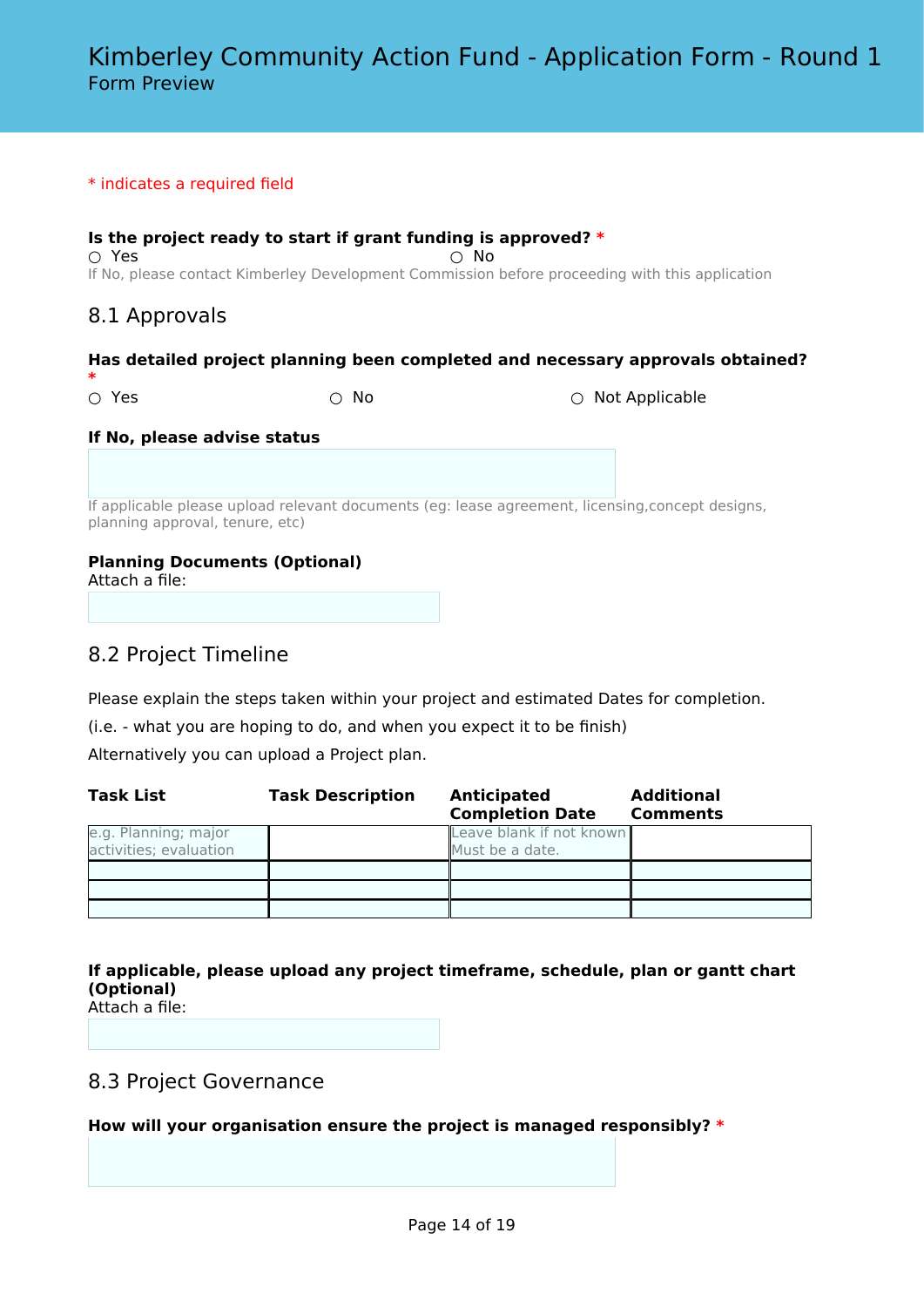Who will manage the project and what qualifications, skills and experience do they have?

# **Upload qualifications (optional)**

Attach a file:

**Has your organisation received grant funding from the Department of Primary Industries and Regional Development or any other government (Commonwealth included) grants, in the past two years? \***

 $\bigcirc$  Yes  $\bigcirc$  No

Please provide further details of the grant funding you received

| <b>Grant Name</b> | <b>Funding</b><br><b>Organisation</b> | Year | Amount (\$)              |
|-------------------|---------------------------------------|------|--------------------------|
|                   |                                       |      | Must be a dollar amount. |
|                   |                                       |      |                          |
|                   |                                       |      |                          |

### **How will operating and maintenance costs for the project be met beyond the funding period?**

For example, if the project creates two new jobs, or commissions new equipment, how does the organisation plan to sustain these jobs / cover maintenance costs?

# 8.4 Risk Assessment for your Project

Identify the risks associated with the Project (that the applicant can reasonably control or influence) and include issues that may prevent the Project progressing or that may hinder the achievement of the stated Project outcomes being achieved. Consider and explain the risk mitigation strategies that will minimise the effects of each stated risk.

### **Probability:**

**Low -** Unlikely to occur during the project period and with little impact on the project

**Medium -** Possibility of occurrence and with some impact on the project

**High -** Very likely to occur during the project period and potentially impacting heavily

Please complete the Risk Assessment table below, or attach a copy of your Risk Management Plan to your application.

| <b>Risk Description</b> | <b>Risk Probability</b> | <b>Mitigation Strategy</b> |
|-------------------------|-------------------------|----------------------------|
|                         | (Low, Medium or High)   |                            |
|                         |                         |                            |
|                         |                         |                            |
|                         |                         |                            |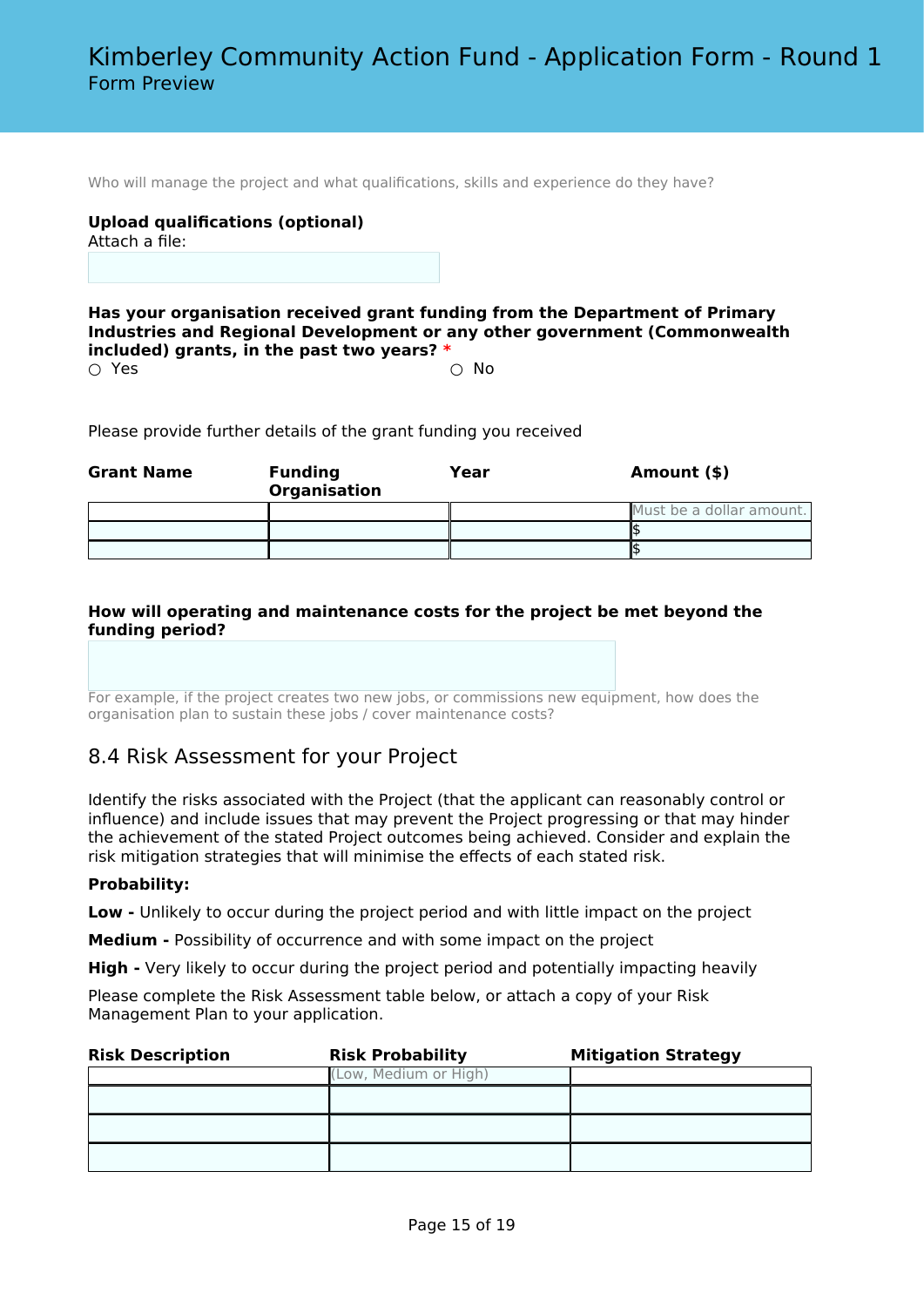## **Risk Management Plan (Optional)**

Attach a file:

Upload a copy of your Risk Management Plan

# Project Considerations

**Please address any current or perceived conditions that may affect your project. This may include market considerations, major competitors, freight disruptions and the ongoing impact of the COVID-19 pandemic \***

If any barriers or addiitonal resources and time are required to overcome or meet these, please ensure you outline what measures you are putting in place.

# 9. Market Viability and Commercialisation

### \* indicates a required field

# 9.1 Financial Information

To enable the Kimberley Development Commission to undertake a financial viability assessment of the organisation please upload the following financial information

- 1.Audited financial statements for the last two (2) years
- 2.Current year-to-date financial information (income and expenditure statement and/or balance sheet)

**Upload Financial Information**

Attach a file:

**Have you provided the information requested above? \***  $\bigcirc$  Yes  $\bigcirc$  No

### **If No - please outline why**

For example, business operating for less than 2 years / never had financial statements audited.

# 9.2 Liabilities

*Please note, you may be required to provide documentation upon request relating to the following information.*

## **Please indicate if any of the following apply:**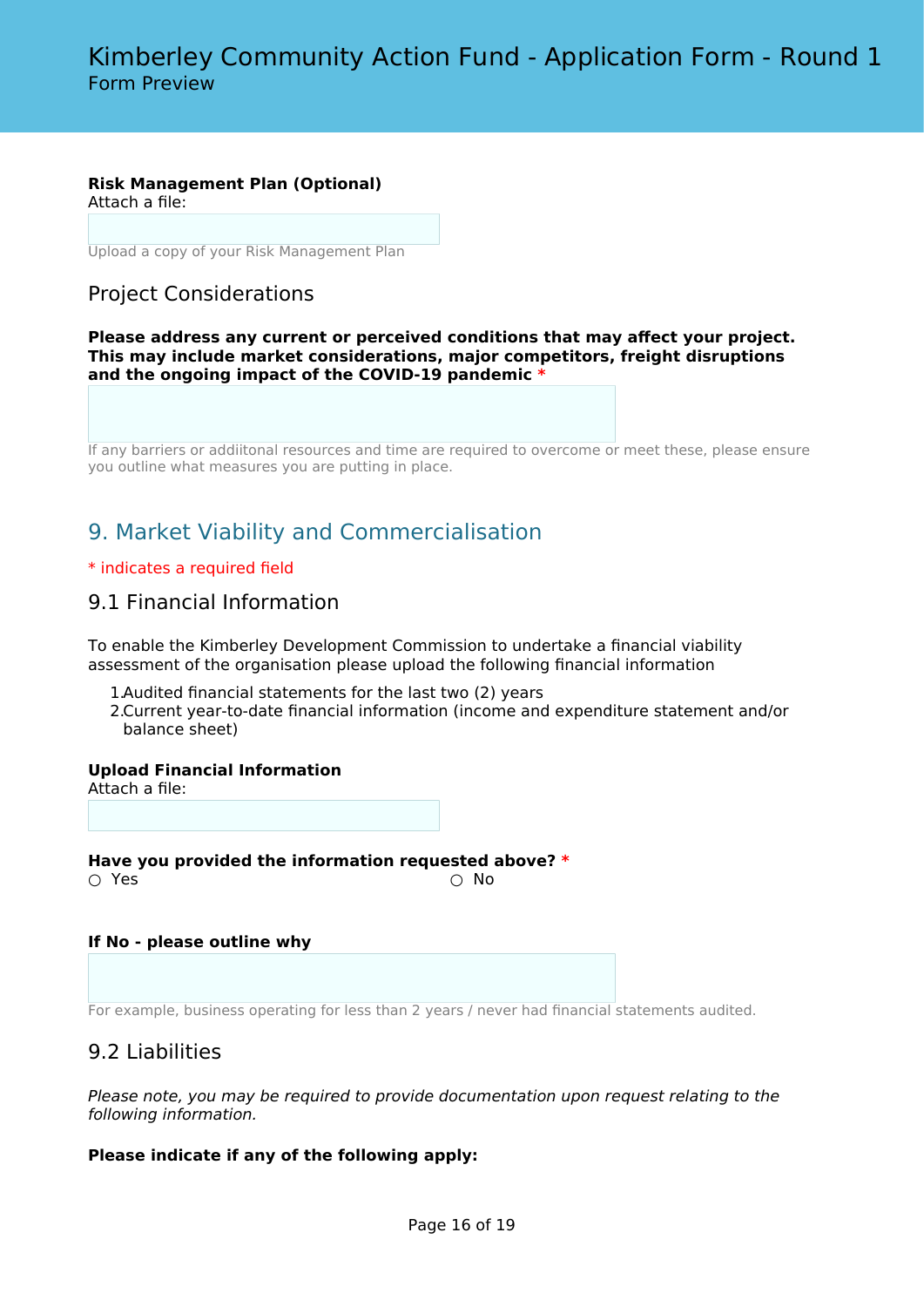□ The applicant or any of its senior office bearers HAVE been involved in any litigation or prosecution in the past three (3) years

 $\Box$  The applicant or any of its senior office bearers (directors, partners, presidents, executive directors, project managers) HAVE been involved with any business failure, including liquidation, voluntary administration or receivership

 $\Box$  ANY significant financial matter which may impact on the ability of the Applicant to deliver the project (past, present of future)

 $\Box$  Future commitments or contingent liabilities that MIGHT materially affect the applicant in the delivery of the project or performance of the activity

- $\Box$  The applicant HAS, at any time, been found in default of its creditors
- $\Box$  The applicant's business is NOT solvent

### **Please provide explanation why any litigation or prosecution should not be considered relevant to this application**

**Please provide further details or comments relating to your answer above.**

# 10. Application Checklist

## \* indicates a required field

## **By submitting this application, I acknowledge: \***

 $\Box$  I have read the Guidelines and I acknowledge the eligibility criteria for funding.

 $\Box$  I have contacted the Kimberley Development Commission to discuss the project.

□ Information provided in this application is to the best of my knowledge, accurate and complete.

 $\Box$  This application is authorised by my organisation and includes the CEO/Chair/Authorised Person signature.

 $\Box$  Audit costs are included in the budget and the nominated auditor is a member of the Institute of Chartered Accountants in Australia, the Australian Society of Certified Practicing Accountants or the National Institute of Accountants and is independent from the Grantee.  $\Box$  The Kimberley Development Commission may request additional information from

applicants.

 $\Box$  The Kimberley Development Commission is authorised to contact any persons or organisations in the assessment of the application and understand that information may be provided to other agencies, as appropriate.

## **This application includes all required attachments: \***

- $\Box$  Copy of Incorporation Certificate (if applicable)
- $\Box$  Copy of organisation's annual financial statements for the last 2 financial years
- $\Box$  Quotes for all budget line items to justify funding request
- ☐ Written evidence of funding contributions from other sources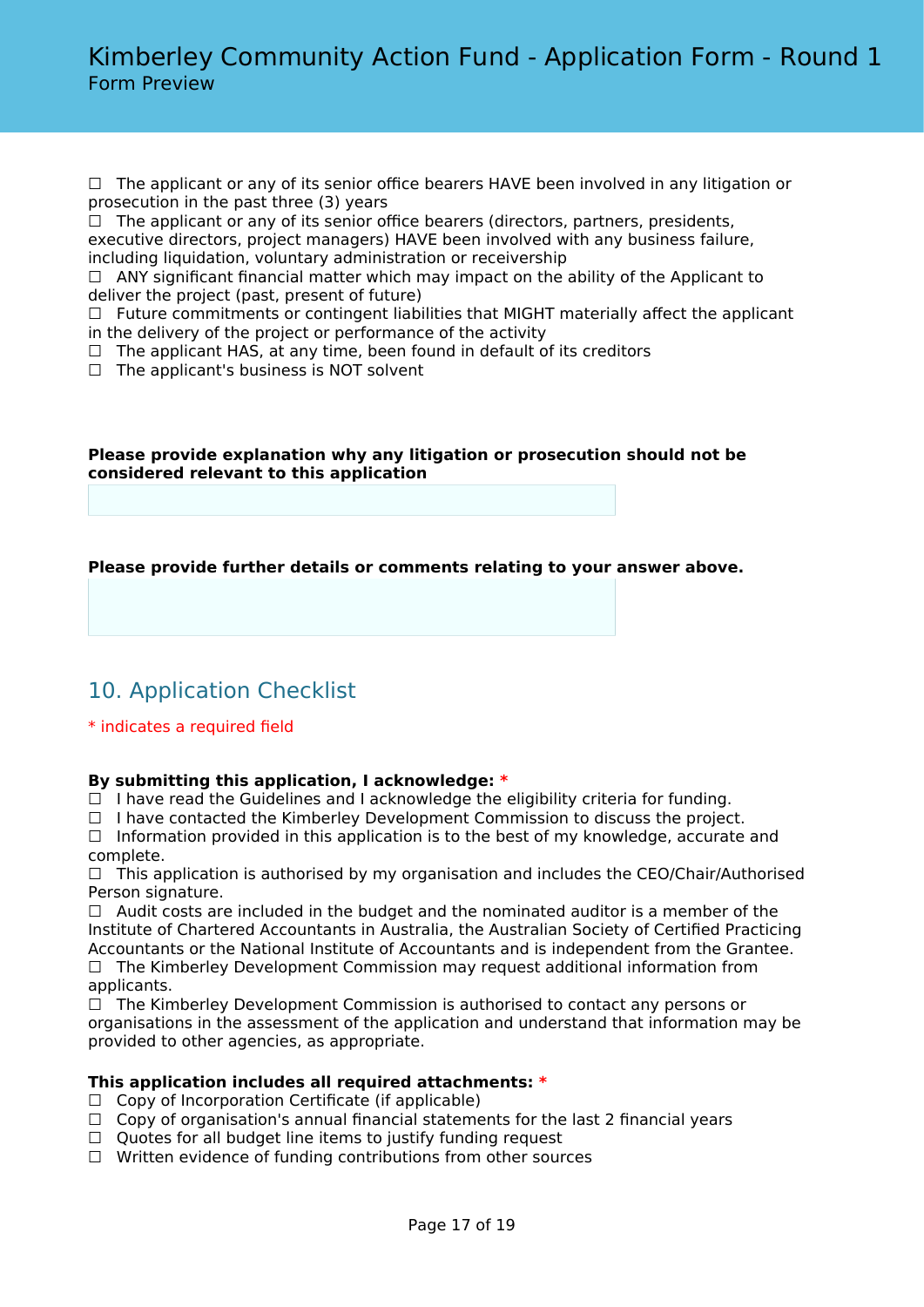### **Upload supporting documents**

Attach a file:

Applicants may upload additional attachments to their Application. (Maximum 25mb, recommended size no bigger than 5mb).

# 10.1 Declaration

This section must be completed by an appropriately authorised person on behalf of the applicant organisation (may be different to the contact person listed earlier in this application form).

I certify that to the best of my knowledge the statements made within this application are true and correct, and I understand that if the applicant is successful, we will be required to accept the terms and conditions of the grant as outlined in the letter of approval.

I do hereby declare that all the information supplied in this application form for Royalties for Regions funding is, to the best of my knowledge, accurate and complete; that I have read and accept the requirements of the *Guidelines,* and that the Kimberley Development Commission to which this application has been submitted to will be notified of any change to the information supplied and any other information or circumstances arising that may affect this application.

### **Name of Authorised Person \***

First Name Last Name **Position/Title \* Upload signature (optional)** Attach a file:

Once this form is submitted via SmartyGrants it will be deemed as authorised by the above signatory.

### **Dated \***

Must be a date.

# 10.2 Feedback

You are nearing the end of the application process. Before you review your application and click the **SUBMIT** button please take a few moments to provide some feedback.

| Please indicate how you found the online application process |              |           |             |                                    |  |
|--------------------------------------------------------------|--------------|-----------|-------------|------------------------------------|--|
| $\circ$ Very easy                                            | $\circ$ Easy | ○ Neutral | ∩ Difficult | $\circlearrowright$ Very difficult |  |

**Please provide us with your suggestions about any improvements to the application process and/or application form that you think we need to consider.**